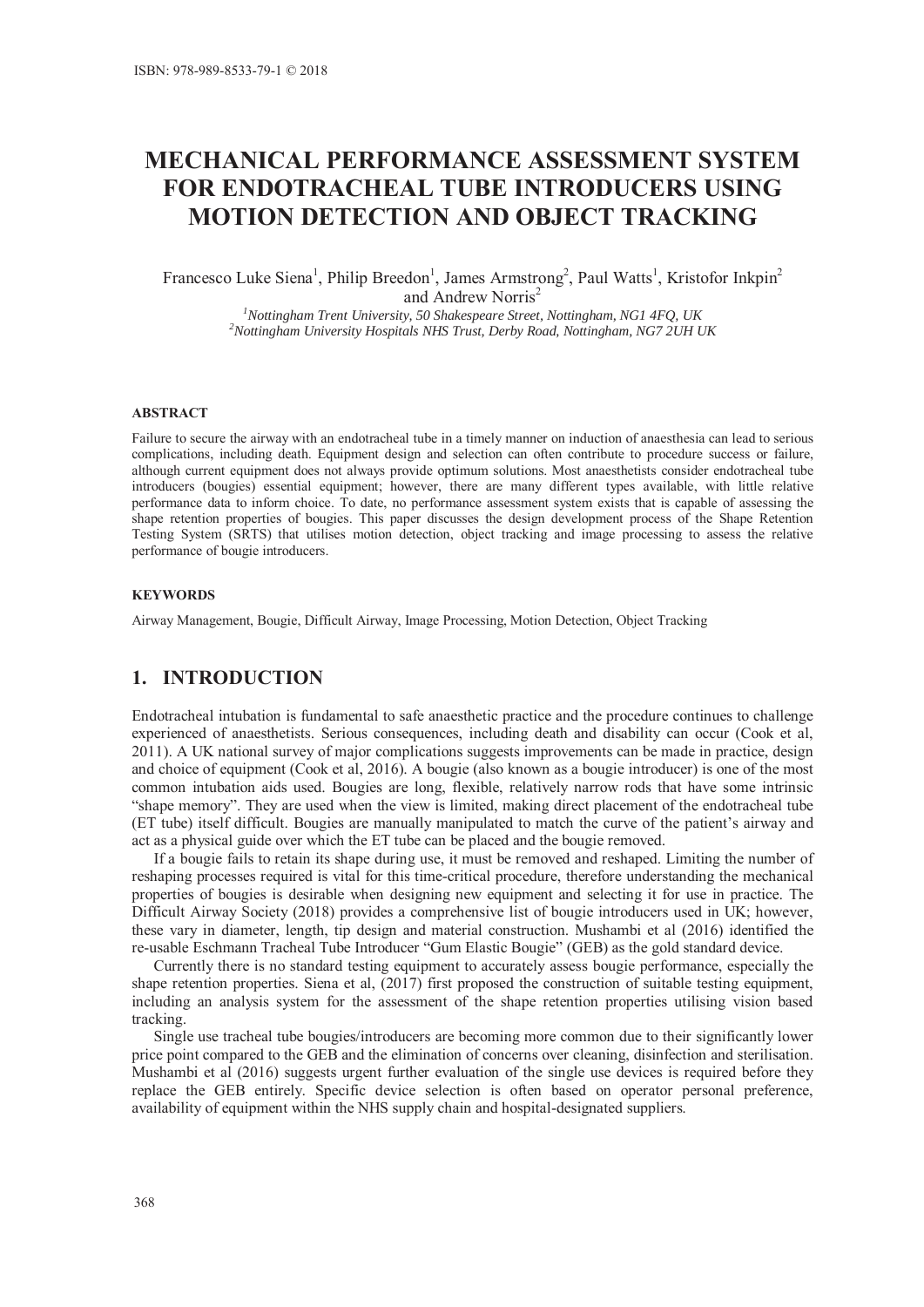Any new or existing device should conform to the UK's Difficult Airway Society's ADEPT principles (Pandit et al, 2011); however, many devices have not undergone any formal evaluation. An accurate, reliable testing system could inform device selection and usage decisions. Previous studies of the relative performance of bougie introducers suffer from several limitations including unreliability, inaccurate measurement, poor standardisation of applied pressures, calibration, accuracy of data acquisition equipment, repeatability of positional tracking and application of forces within desired angles and orientations. An objective, reliable system capable of assessing mechanical and physical properties of endotracheal tube introducers could overcome these limitations. We considered that the use of motion capture technologies to provide a repeatable and accurate method of measuring bougie motion and shape retention capabilities would be a reliable cost effective approach.

# **2. TESTING SYSTEM (SRTS)**

The Shape Retention Testing System (SRTS) is a concept recently presented by the authors (Siena et al, 2017) as a method of analysing the shape retention characteristics of bougie introducers. This system utilises motion detection and object tracking in combination with image processing techniques for data acquisition and analysis. Annamaneni et al (2003), Hodzovic et al (2004a; 2004b) Jackson et al (2009), Janakiraman et al (2009) have previously completed studies to assess the uses, properties and risks associated with bougie-assisted intubation within simulated difficult intubations and considered factors such as the effect of tip pressures, placement considerations and comparative assessment between multiple use and single use bougies. However, many of these studies do not use standardised or even suitable testing techniques with the required accuracy to provide precise results. Using a motion detection and object tracking based system, in combination with image processing, the SRTS has been designed to overcome the above-mentioned issues.

## **2.1 Hardware: SRTS Construction**

The SRTS utilises an Intel® RealSense™ SR300 camera to identify motion detection and object tracking. The SR300 is one of the smallest 3D depth and 2D camera modules currently available on the market utilising a short range, coded light 3D imaging system. The SR300 utilises depth sensing with a 1080p RGB camera, enabling users to complete tasks such as dynamic background segmentation, object tracking, facial recognition, gesture recognition, hand and finger tracking and augmented reality tasks (Intel® RealSense™, 2016). Figure 1 presents a 3D schematic diagram of the SRTS setup with key technical features highlighted:



Figure 1. Shape Retention Testing System (SRTS) Setup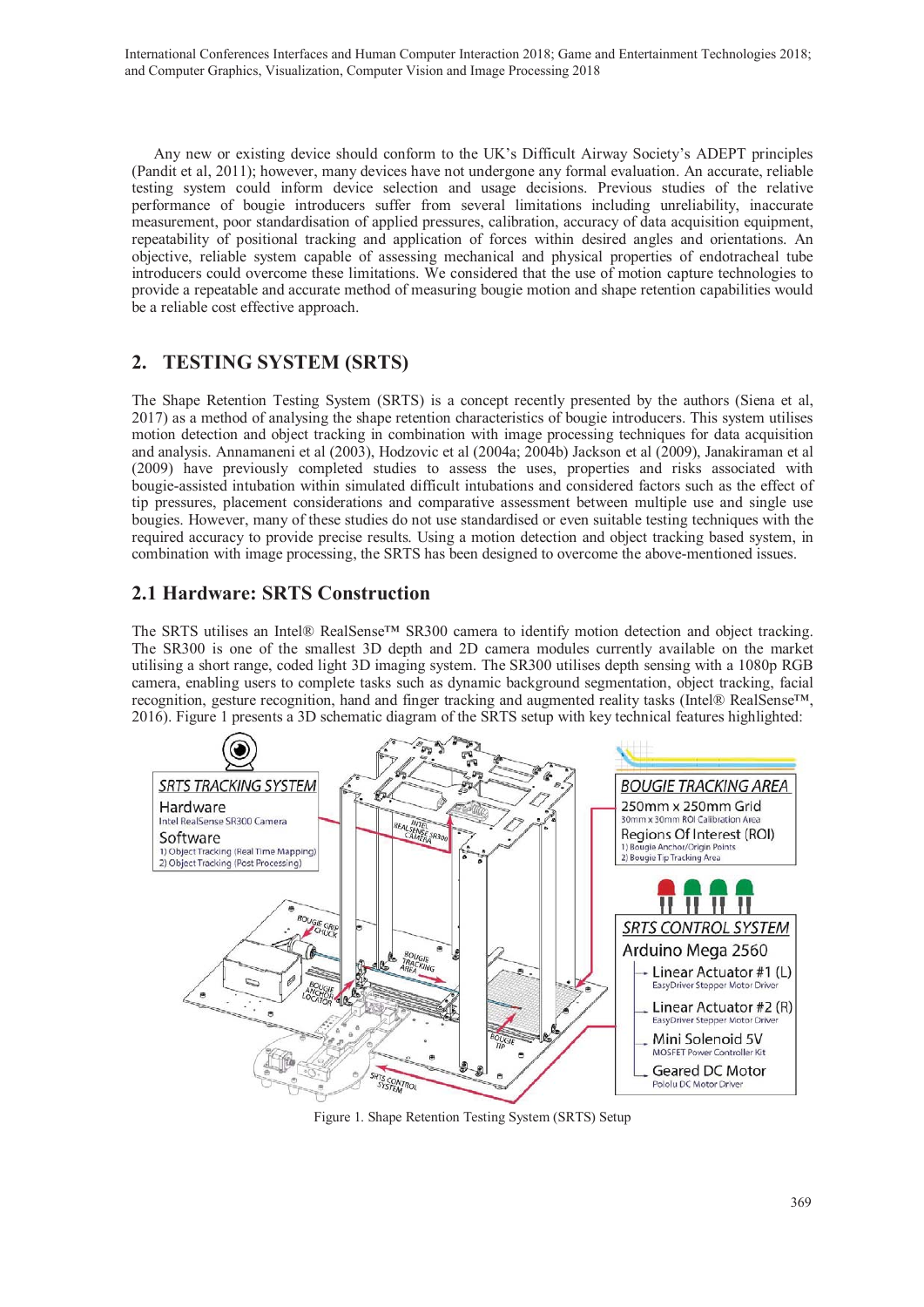#### **2.2 System Control**

The SRTS has been designed to function in three key stages. First, the STRS control system uses the linear actuator pushers to manipulate the shape of the bougie at one or more points to generate a curve similar to that of a patient's airway. Secondly, once in position, the SRTS tracking system, utilising object tracking (real time mapping), is activated and begins tracking, the linear actuator pusher system (LAPS) then retracts and the bougies shape retention is tracked; simultaneously a video recording of the movements is taken.

Finally, once the video recording is completed, the post processing data analysis software is utilised to analyse device performance. There are multiple components to the SRTS that overcome many of the limitations discussed. The LED lighting system creates a standardised lighting environment when used in combination with the blackout hood that encompasses the testing systems support frame; this ensures ambient room lighting is minimised. The mechanical chuck grips the bougie and works in combination with the bend location anchor that can be adjusted based on the bougie being assessed. The linear actuator pusher system (LAPS) is controlled by an Arduino Mega 2560 and utilises several motor drivers and power control modules. Control parameters have been programmed within the code to ensure commands can be altered based on the required input parameters, but also an automatic reset command is utilised to ensure the system has a calibrated home position.

The SRTS has been designed with the capability to alter testing parameters, creating a repeatable testing system adaptable for variable equipment assessment. The camera system provides accurate camera/video tracking with a fixed frame rate and appropriate field of view (FOV) to track the bougies bend angles, tip movements, speed of movement and shape retention within pre-defined regions of interest (ROI) (Figure 2). Accurate camera tracking data, captured in combination with interchangeable angle measurement grids, allows the assessment of data over clinically relevant ranges both pre and post processing.



Figure 2. Bougie Tracking Regions of Interest (ROI)

#### **2.3 Software: Motion Detection, Object Tracking and Image Processing**

The SRTS uses two software packages to assess the shape retention properties of bougie introducers. The Real Time Mapping Software (RTMS), which has been adapted from an open source object tracking C# program that utilises a live camera video feed to assess the colour and size of objects (Gupta, 2013). This program is used for motion detection and object colour tracking to plot/map the bougie tip movements. The RTMS identifies coloured objects and tracks their positional movement. The X and Y co-ordinate data is captured and plotted onto a position-tracking map as the object is moved providing a mapped image.

The Object Tracking Post Processing Software (OTPPS) analyses a recorded video of the bougie introducer movements to determine the starting angle (degrees), change in angle (degrees), the distance moved (mm) and the speed of movement recorded in millimetres per second (mm/s). The OTPPS tracks over a set number of frames tracking the anchor/origin location and the tip of the bougie, both of which are defined by coloured markers. Data points are then monitored and captured during bougie manipulation (Figure 2b) as the bougie attempts to return to its original shape (Figure 2a). The OTPPS software requires a number of input parameters in order to function correctly. Initially, it is imperative to identify the key colours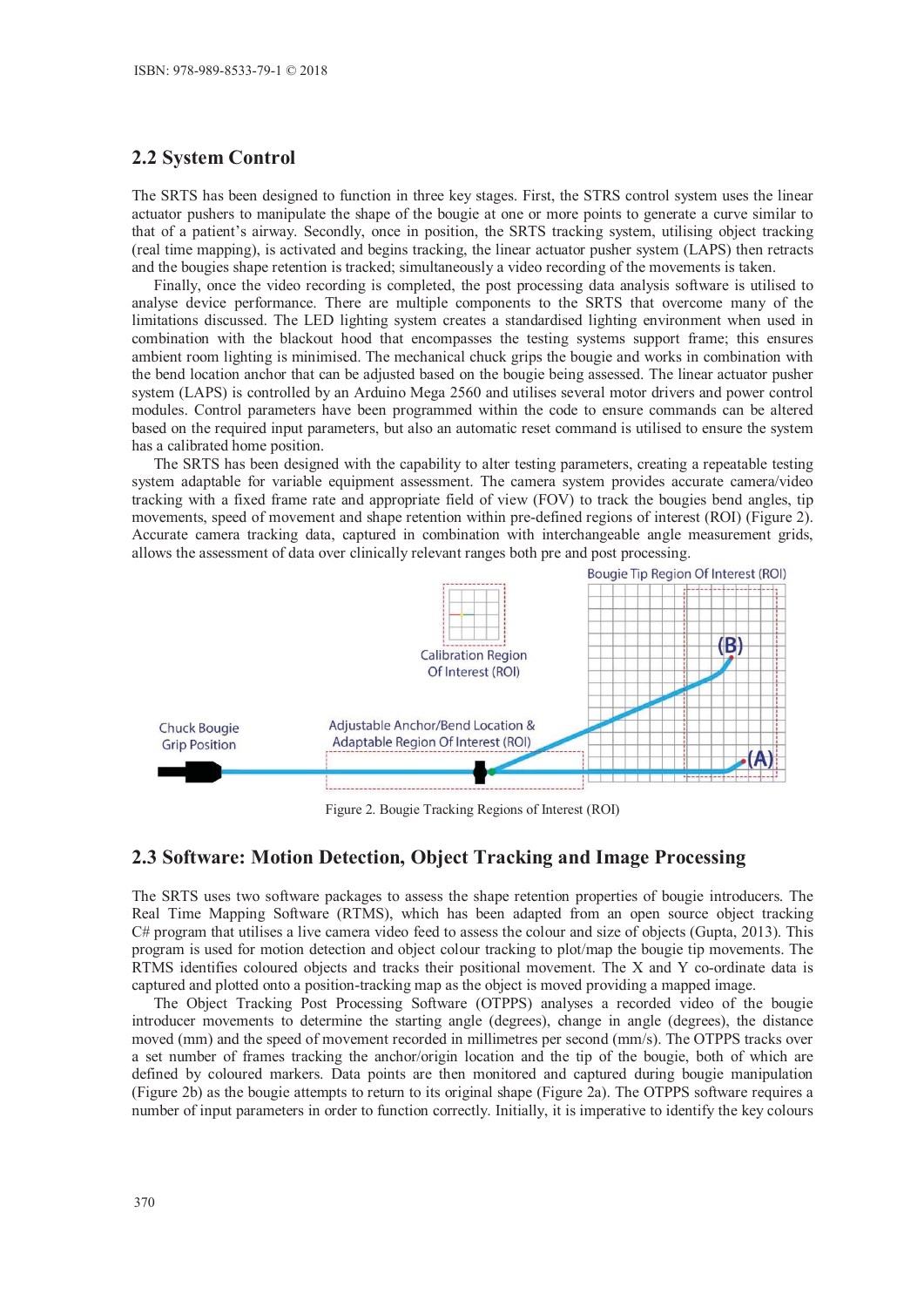within the image that we wish to identify as our targets; each target also has a Region of Interest (ROI) defined (Figure 2). The ROI instructs the software the location to search for the given target colour. This not only reduces the area that the system will need to search, thereby speeding up the process, but will also reduce the chance of any object outside of our search area being identified by the camera and being incorrectly tracked by the system. The OTPPS software breaks down the video into individual video frames, extracting the pixel data from each frame, isolating the pixels of our given target colour and creating a digitised array representation of the image that the computer can now search (Figure 3). Pixels are extracted from the source image and are converted into a digitised map Figure 3 (Left). Figure 3 (Right) shows a 4x4 extract of an image, showing the converted digitised version with target colours turned into numerical values.



Figure 3. Original image in pixels. (Left) Digitised map of the pixel image (Right)

Once the system has this array of data, it now isolates the centre of the required object and use this point as the coordinates for any measurements collected. Two targets were required to be tracked to calculate the required angle and speed of the bougie tip movement. The first target is located at the base of the bougie where it will be shaped; this is a fixed anchor point which will not move during testing. The second is the tip of the bougie (Figure 2(a)); this is the part of the bougie that will move and will be tracked (Figure 2(b)).

As the video runs at a fixed frame per second (FPS) rate, it is therefore possible to calculate an exact timestamp for each frame and set of coordinates. Using this data, it is possible to calculate the movement of the target points between two specified timestamps. By calculating the angle between the anchor and the bougie tip for each of the two frames and subtracting the first angle from the second, the amount of rotation that has occurred within the specified timeframe is calculated. An important part of the measurement calculation is to define the scale of the camera image, to convert the pixel coordinates into measurements of distance (mm). To do this, a grid system is utilised with a fixed sized grid width of 10mm. An ROI is setup for this grid and requests the camera to find the location of the grid. Once the camera system locates the first line in the grid, it scans to the right-hand edge of the line and then scans across to the start of the next line. The distance between the two points gives the number of pixels per 10mm, which is then divided by 10 to give pixels per 1mm. This can now be used when converting from pixels into mm's. To calculate the distance moved, the bougie tip start frame is subtracted from the bougie tip end frame; this defines the distance in pixels between the two points. By dividing this new value by the number of pixels per mm it is possible to discover the number of millimetres moved by the bougie tip between the start frame and the end frame.

The analysis of video frames is a processor intensive task. As a result, this image-processing task was optimised within the program to allow the processing of video frames in parallel, thereby utilising all of the cores available on the computer/workstation. The main thread of the program controls the file access to the video file and extracts frames as and when they are needed. Once extracted, the image from the frame is passed into a parallel thread, which then proceeds to process the image and extract the required coordinates and data.

Once complete, the thread returns the result to the main thread, which then collates the data into a single data set and writes the output video frame into the output video file. Using this framework, the program is capable of running any number of threads, this is easily modified within the program code to increase or decrease the threads as needed. During testing, the program was set to use eight threads to best utilise all the available cores on our test computer/workstation.